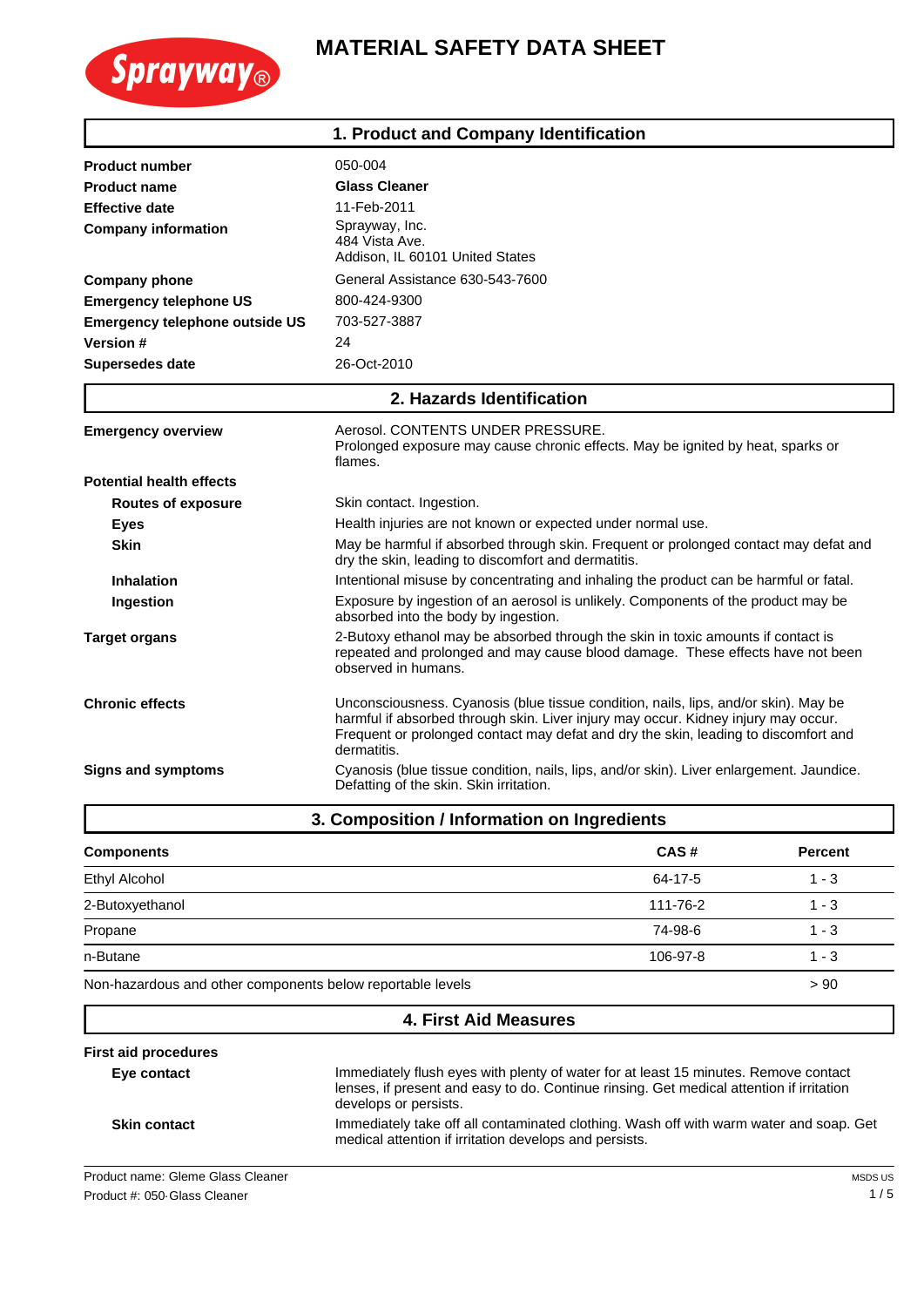| <b>Inhalation</b>                                        |                                                                                                                                                                                                                                                                                                                                                                                                                                                                                                                                                                                                                                                                                                                                                                                                                                                                                                                                                                                                                                                    |                                                                                                                                                                                                                                                                                                                                            | If symptoms develop move victim to fresh air. Get medical attention if symptoms occur.                                                                               |                 |  |
|----------------------------------------------------------|----------------------------------------------------------------------------------------------------------------------------------------------------------------------------------------------------------------------------------------------------------------------------------------------------------------------------------------------------------------------------------------------------------------------------------------------------------------------------------------------------------------------------------------------------------------------------------------------------------------------------------------------------------------------------------------------------------------------------------------------------------------------------------------------------------------------------------------------------------------------------------------------------------------------------------------------------------------------------------------------------------------------------------------------------|--------------------------------------------------------------------------------------------------------------------------------------------------------------------------------------------------------------------------------------------------------------------------------------------------------------------------------------------|----------------------------------------------------------------------------------------------------------------------------------------------------------------------|-----------------|--|
| Ingestion                                                |                                                                                                                                                                                                                                                                                                                                                                                                                                                                                                                                                                                                                                                                                                                                                                                                                                                                                                                                                                                                                                                    | If vomiting occurs, keep head low so that stomach content doesn't get into the lungs. If<br>ingestion of a large amount does occur, call a poison control center immediately.                                                                                                                                                              |                                                                                                                                                                      |                 |  |
| Notes to physician                                       |                                                                                                                                                                                                                                                                                                                                                                                                                                                                                                                                                                                                                                                                                                                                                                                                                                                                                                                                                                                                                                                    | In case of shortness of breath, give oxygen. Keep victim warm. Keep victim under<br>observation.                                                                                                                                                                                                                                           |                                                                                                                                                                      |                 |  |
|                                                          |                                                                                                                                                                                                                                                                                                                                                                                                                                                                                                                                                                                                                                                                                                                                                                                                                                                                                                                                                                                                                                                    | 5. Fire Fighting Measures                                                                                                                                                                                                                                                                                                                  |                                                                                                                                                                      |                 |  |
| <b>Flammable properties</b>                              |                                                                                                                                                                                                                                                                                                                                                                                                                                                                                                                                                                                                                                                                                                                                                                                                                                                                                                                                                                                                                                                    |                                                                                                                                                                                                                                                                                                                                            | Heat may cause the containers to explode. Vapor or gas may spread to distant ignition<br>sources and flash back. Runoff to sewer may cause fire or explosion hazard. |                 |  |
| <b>Extinguishing media</b>                               |                                                                                                                                                                                                                                                                                                                                                                                                                                                                                                                                                                                                                                                                                                                                                                                                                                                                                                                                                                                                                                                    |                                                                                                                                                                                                                                                                                                                                            |                                                                                                                                                                      |                 |  |
| Suitable extinguishing media                             |                                                                                                                                                                                                                                                                                                                                                                                                                                                                                                                                                                                                                                                                                                                                                                                                                                                                                                                                                                                                                                                    |                                                                                                                                                                                                                                                                                                                                            | Water fog. Foam. Dry chemical powder. Carbon dioxide (CO2).                                                                                                          |                 |  |
| <b>Protection of firefighters</b>                        |                                                                                                                                                                                                                                                                                                                                                                                                                                                                                                                                                                                                                                                                                                                                                                                                                                                                                                                                                                                                                                                    |                                                                                                                                                                                                                                                                                                                                            |                                                                                                                                                                      |                 |  |
| Protective equipment and<br>precautions for firefighters |                                                                                                                                                                                                                                                                                                                                                                                                                                                                                                                                                                                                                                                                                                                                                                                                                                                                                                                                                                                                                                                    | In case of fire and/or explosion do not breathe fumes. Containers should be cooled with<br>water to prevent vapor pressure build up. Move containers from fire area if you can do so<br>without risk. For massive fire in cargo area, use unmanned hose holder or monitor<br>nozzles, if possible. If not, withdraw and let fire burn out. |                                                                                                                                                                      |                 |  |
|                                                          |                                                                                                                                                                                                                                                                                                                                                                                                                                                                                                                                                                                                                                                                                                                                                                                                                                                                                                                                                                                                                                                    | 6. Accidental Release Measures                                                                                                                                                                                                                                                                                                             |                                                                                                                                                                      |                 |  |
| <b>Methods for containment</b>                           |                                                                                                                                                                                                                                                                                                                                                                                                                                                                                                                                                                                                                                                                                                                                                                                                                                                                                                                                                                                                                                                    | ELIMINATE all ignition sources (no smoking, flares, sparks or flames in immediate area).<br>Stop the flow of material, if this is without risk. Prevent entry into waterways, sewer,<br>basements or confined areas.                                                                                                                       |                                                                                                                                                                      |                 |  |
| Methods for cleaning up                                  |                                                                                                                                                                                                                                                                                                                                                                                                                                                                                                                                                                                                                                                                                                                                                                                                                                                                                                                                                                                                                                                    | Should not be released into the environment.                                                                                                                                                                                                                                                                                               |                                                                                                                                                                      |                 |  |
|                                                          | Small Spills: Wipe up with absorbent material (e.g. cloth, fleece). Clean surface<br>thoroughly to remove residual contamination.                                                                                                                                                                                                                                                                                                                                                                                                                                                                                                                                                                                                                                                                                                                                                                                                                                                                                                                  |                                                                                                                                                                                                                                                                                                                                            |                                                                                                                                                                      |                 |  |
|                                                          |                                                                                                                                                                                                                                                                                                                                                                                                                                                                                                                                                                                                                                                                                                                                                                                                                                                                                                                                                                                                                                                    | 7. Handling and Storage                                                                                                                                                                                                                                                                                                                    |                                                                                                                                                                      |                 |  |
| <b>Handling</b><br><b>Storage</b>                        | Pressurized container: Do not pierce or burn, even after use. DO NOT handle, store or<br>open near an open flame, sources of heat or sources of ignition. Protect material from<br>direct sunlight. Do not smoke while using or until sprayed surface is thoroughly dry. Use<br>only in area provided with appropriate exhaust ventilation. Do not use if spray button is<br>missing or defective. Do not re-use empty containers. Avoid breathing<br>dust/fume/gas/mist/vapors/spray. Avoid contact with skin. Avoid contact with eyes. Wear<br>personal protective equipment. Avoid prolonged exposure.<br>Contents under pressure. Do not puncture, incinerate or crush. The pressure in sealed<br>containers can increase under the influence of heat. Keep away from heat and flame. Do<br>not expose to heat or store at temperatures above 120°F/49°C as can may burst. Avoid<br>exposure to long periods of sunlight. Store in a well-ventilated place. Keep away from<br>food, drink and animal feedingstuffs. Level 1 Aerosol (NFPA 30B) |                                                                                                                                                                                                                                                                                                                                            |                                                                                                                                                                      |                 |  |
|                                                          |                                                                                                                                                                                                                                                                                                                                                                                                                                                                                                                                                                                                                                                                                                                                                                                                                                                                                                                                                                                                                                                    | 8. Exposure Controls / Personal Protection                                                                                                                                                                                                                                                                                                 |                                                                                                                                                                      |                 |  |
| <b>Exposure limits</b><br><b>ACGIH</b>                   |                                                                                                                                                                                                                                                                                                                                                                                                                                                                                                                                                                                                                                                                                                                                                                                                                                                                                                                                                                                                                                                    |                                                                                                                                                                                                                                                                                                                                            |                                                                                                                                                                      |                 |  |
| <b>Components</b>                                        | CAS#                                                                                                                                                                                                                                                                                                                                                                                                                                                                                                                                                                                                                                                                                                                                                                                                                                                                                                                                                                                                                                               | <b>TWA</b>                                                                                                                                                                                                                                                                                                                                 | <b>STEL</b>                                                                                                                                                          | Ceiling         |  |
| <b>Ethyl Alcohol</b>                                     | 64-17-5                                                                                                                                                                                                                                                                                                                                                                                                                                                                                                                                                                                                                                                                                                                                                                                                                                                                                                                                                                                                                                            | 1000 ppm                                                                                                                                                                                                                                                                                                                                   | 1000 ppm                                                                                                                                                             | Not established |  |
| 2-Butoxyethanol                                          | 111-76-2                                                                                                                                                                                                                                                                                                                                                                                                                                                                                                                                                                                                                                                                                                                                                                                                                                                                                                                                                                                                                                           | 20 ppm                                                                                                                                                                                                                                                                                                                                     | Not established                                                                                                                                                      | Not established |  |
| Propane                                                  | 74-98-6                                                                                                                                                                                                                                                                                                                                                                                                                                                                                                                                                                                                                                                                                                                                                                                                                                                                                                                                                                                                                                            | 1000 ppm                                                                                                                                                                                                                                                                                                                                   | Not established                                                                                                                                                      | Not established |  |
| n-Butane                                                 | 106-97-8                                                                                                                                                                                                                                                                                                                                                                                                                                                                                                                                                                                                                                                                                                                                                                                                                                                                                                                                                                                                                                           | 1000 ppm                                                                                                                                                                                                                                                                                                                                   | Not established                                                                                                                                                      | Not established |  |
| <b>OSHA</b>                                              |                                                                                                                                                                                                                                                                                                                                                                                                                                                                                                                                                                                                                                                                                                                                                                                                                                                                                                                                                                                                                                                    |                                                                                                                                                                                                                                                                                                                                            |                                                                                                                                                                      |                 |  |
| <b>Components</b>                                        | CAS#                                                                                                                                                                                                                                                                                                                                                                                                                                                                                                                                                                                                                                                                                                                                                                                                                                                                                                                                                                                                                                               | <b>TWA</b>                                                                                                                                                                                                                                                                                                                                 | <b>STEL</b>                                                                                                                                                          | <b>Ceiling</b>  |  |
| <b>Ethyl Alcohol</b>                                     | 64-17-5                                                                                                                                                                                                                                                                                                                                                                                                                                                                                                                                                                                                                                                                                                                                                                                                                                                                                                                                                                                                                                            | 1000 ppm                                                                                                                                                                                                                                                                                                                                   | Not established                                                                                                                                                      | Not established |  |
| 2-Butoxyethanol                                          | 111-76-2                                                                                                                                                                                                                                                                                                                                                                                                                                                                                                                                                                                                                                                                                                                                                                                                                                                                                                                                                                                                                                           | 50 ppm                                                                                                                                                                                                                                                                                                                                     | Not established                                                                                                                                                      | Not established |  |
| Propane                                                  | 74-98-6                                                                                                                                                                                                                                                                                                                                                                                                                                                                                                                                                                                                                                                                                                                                                                                                                                                                                                                                                                                                                                            | 1000 ppm                                                                                                                                                                                                                                                                                                                                   | Not established                                                                                                                                                      | Not established |  |
| Personal protective equipment<br>Eye / face protection   |                                                                                                                                                                                                                                                                                                                                                                                                                                                                                                                                                                                                                                                                                                                                                                                                                                                                                                                                                                                                                                                    | Chemical goggles are recommended.                                                                                                                                                                                                                                                                                                          |                                                                                                                                                                      |                 |  |

**Skin protection** Wear appropriate chemical resistant clothing. Chemical resistant gloves.

Product name: Gleme Glass Cleaner Product #: 050 Glass Cleaner experience of the extension data for the extension of the extension of the extension of the extension of the extension of the extension of the extension of the extension of the extension of the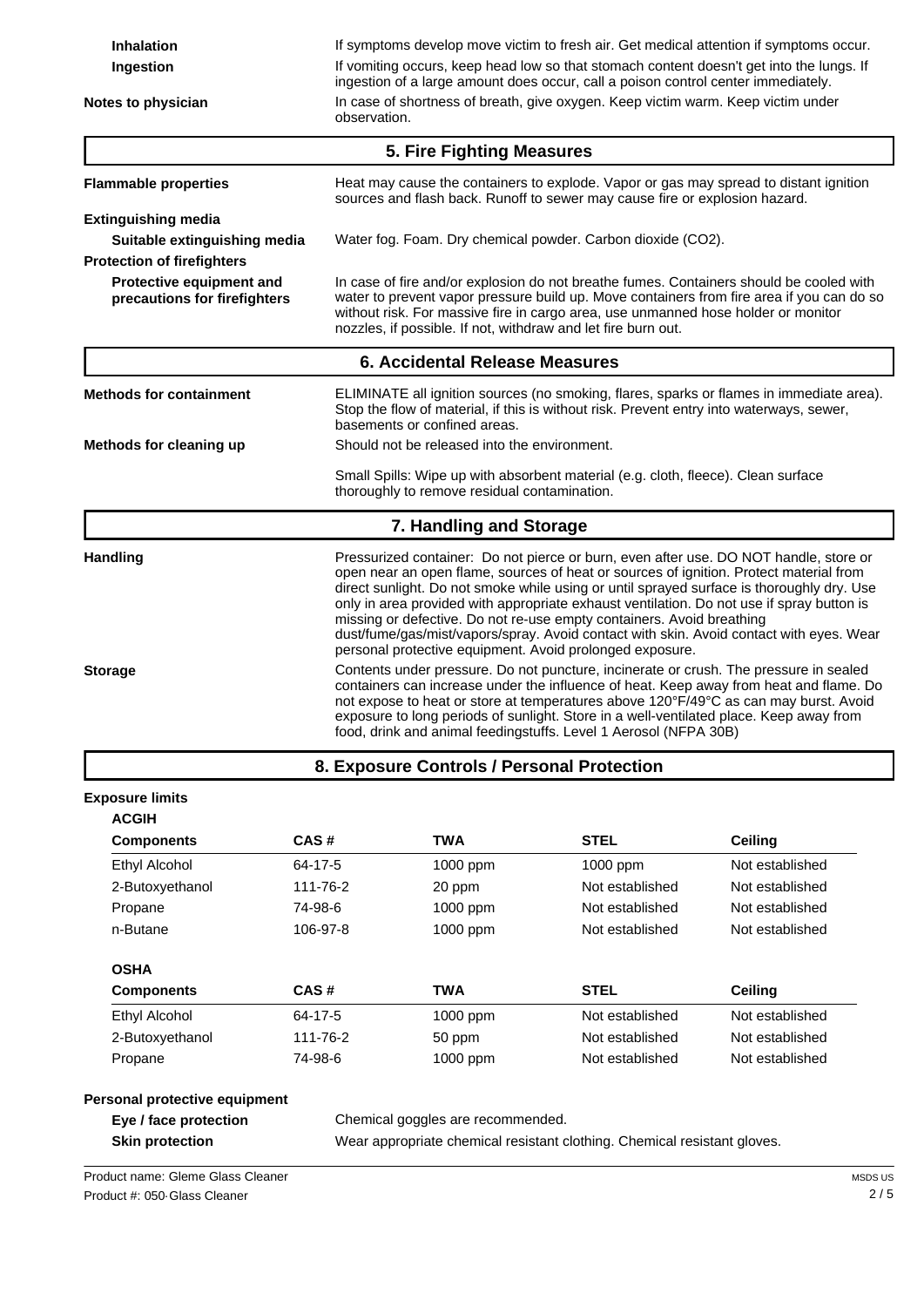**Respiratory protection** When workers are facing concentrations above the exposure limit they must use appropriate certified respirators. If permissible levels are exceeded use NIOSH mechanical filter / organic vapor cartridge or an air-supplied respirator.

## **9. Physical & Chemical Properties**

|                                                                      |                              | 9. Physical & Chemical Properties                                                                                                                                                                                                                                                                                                                                                                                                                                  |  |  |
|----------------------------------------------------------------------|------------------------------|--------------------------------------------------------------------------------------------------------------------------------------------------------------------------------------------------------------------------------------------------------------------------------------------------------------------------------------------------------------------------------------------------------------------------------------------------------------------|--|--|
| <b>Appearance</b>                                                    |                              | Compressed liquefied gas.                                                                                                                                                                                                                                                                                                                                                                                                                                          |  |  |
| <b>Boiling point</b>                                                 | 204.8 °F (96.1 °C) estimated |                                                                                                                                                                                                                                                                                                                                                                                                                                                                    |  |  |
| Color                                                                | Colorless.                   |                                                                                                                                                                                                                                                                                                                                                                                                                                                                    |  |  |
| <b>Density</b>                                                       | 0.9604 g/cm3 estimated       |                                                                                                                                                                                                                                                                                                                                                                                                                                                                    |  |  |
| <b>Flammability (HOC)</b>                                            |                              | 3.2733 kJ/g estimated                                                                                                                                                                                                                                                                                                                                                                                                                                              |  |  |
| Flash back                                                           | No                           |                                                                                                                                                                                                                                                                                                                                                                                                                                                                    |  |  |
| <b>Flash point</b>                                                   |                              | -156 °F (-104.4 °C) Propellant                                                                                                                                                                                                                                                                                                                                                                                                                                     |  |  |
| Form                                                                 | Aerosol.                     |                                                                                                                                                                                                                                                                                                                                                                                                                                                                    |  |  |
| <b>Freezing point</b>                                                | Not available                |                                                                                                                                                                                                                                                                                                                                                                                                                                                                    |  |  |
| Odor                                                                 | Butyl                        |                                                                                                                                                                                                                                                                                                                                                                                                                                                                    |  |  |
| pН                                                                   | $9.5 - 10.5$                 |                                                                                                                                                                                                                                                                                                                                                                                                                                                                    |  |  |
| <b>Physical state</b>                                                | Liquid.                      |                                                                                                                                                                                                                                                                                                                                                                                                                                                                    |  |  |
| <b>Pressure</b>                                                      |                              | 70 - 90 psig @ 70F                                                                                                                                                                                                                                                                                                                                                                                                                                                 |  |  |
| <b>Solubility</b>                                                    | Completely                   |                                                                                                                                                                                                                                                                                                                                                                                                                                                                    |  |  |
| <b>Specific gravity</b>                                              |                              | 0.9605 estimated                                                                                                                                                                                                                                                                                                                                                                                                                                                   |  |  |
|                                                                      |                              | 10. Chemical Stability & Reactivity Information                                                                                                                                                                                                                                                                                                                                                                                                                    |  |  |
| <b>Conditions to avoid</b>                                           |                              | Heat, flames and sparks.                                                                                                                                                                                                                                                                                                                                                                                                                                           |  |  |
| Incompatible materials                                               | None known.                  |                                                                                                                                                                                                                                                                                                                                                                                                                                                                    |  |  |
| <b>Hazardous decomposition products</b>                              |                              | Irritants. Toxic gas.                                                                                                                                                                                                                                                                                                                                                                                                                                              |  |  |
|                                                                      |                              | 11. Toxicological Information                                                                                                                                                                                                                                                                                                                                                                                                                                      |  |  |
| <b>Acute effects</b>                                                 |                              | Acute LD50: 7571 mg/kg estimated, Rat, Dermal                                                                                                                                                                                                                                                                                                                                                                                                                      |  |  |
|                                                                      |                              |                                                                                                                                                                                                                                                                                                                                                                                                                                                                    |  |  |
| <b>Component analysis - LD50</b>                                     |                              |                                                                                                                                                                                                                                                                                                                                                                                                                                                                    |  |  |
| <b>Toxicology Data - Selected LD50s and LC50s</b><br>2-Butoxyethanol | 111-76-2                     | Inhalation LC50 Rat 2.21 mg/L 4 h; Inhalation LC50 Rat 450 ppm 4 h; Oral LD50 Rat                                                                                                                                                                                                                                                                                                                                                                                  |  |  |
|                                                                      |                              | 470 mg/kg; Dermal LD50 Rat 2270 mg/kg; Dermal LD50 Rabbit 220 mg/kg                                                                                                                                                                                                                                                                                                                                                                                                |  |  |
| Ethyl Alcohol                                                        | 64-17-5                      | Oral LD50 Rat 7060 mg/kg; Inhalation LC50 Rat 124.7 mg/L 4 h                                                                                                                                                                                                                                                                                                                                                                                                       |  |  |
| n-Butane<br>Propane                                                  | 106-97-8<br>74-98-6          | Inhalation LC50 Rat 658 mg/L 4 h<br>Inhalation LC50 Rat 658 mg/L 4 h                                                                                                                                                                                                                                                                                                                                                                                               |  |  |
| <b>Sensitization</b>                                                 |                              | Not expected to be hazardous by OSHA criteria.                                                                                                                                                                                                                                                                                                                                                                                                                     |  |  |
| Carcinogenicity                                                      |                              | Hazardous by OSHA criteria.                                                                                                                                                                                                                                                                                                                                                                                                                                        |  |  |
| IARC - Group 1 (Carcinogenic to Humans)                              |                              |                                                                                                                                                                                                                                                                                                                                                                                                                                                                    |  |  |
| Ethyl Alcohol                                                        | 64-17-5                      | Monograph 100E [in preparation] (in alcoholic beverages); Monograph 96 [in<br>preparation] (in alcoholic beverages)                                                                                                                                                                                                                                                                                                                                                |  |  |
| <b>Reproductive effects</b>                                          |                              | Hazardous by OSHA criteria. Possible reproductive hazard.                                                                                                                                                                                                                                                                                                                                                                                                          |  |  |
| <b>Teratogenicity</b>                                                |                              | Not expected to be hazardous by OSHA criteria.                                                                                                                                                                                                                                                                                                                                                                                                                     |  |  |
|                                                                      |                              | 12. Ecological Information                                                                                                                                                                                                                                                                                                                                                                                                                                         |  |  |
| <b>Ecotoxicity</b>                                                   |                              | Components of this product have been identified as having potential environmental<br>concerns.                                                                                                                                                                                                                                                                                                                                                                     |  |  |
|                                                                      |                              | LC50 36327 mg/L, Fish, 96.00 Hours,<br>EC50 26428 mg/L, Daphnia, 48.00 Hours,<br>IC50 11902 mg/L, Algae, 72.00 Hours,                                                                                                                                                                                                                                                                                                                                              |  |  |
|                                                                      |                              | <b>13. Disposal Considerations</b>                                                                                                                                                                                                                                                                                                                                                                                                                                 |  |  |
| <b>Disposal instructions</b>                                         |                              | Contents under pressure. Do not puncture, incinerate or crush. Do not allow this material<br>to drain into sewers/water supplies. This product, in its present state, when discarded or<br>disposed of, is not a hazardous waste according to Federal regulations (40 CFR 261.4<br>(b)(4)). Under RCRA, it is the responsibility of the user of the product to determine, at<br>the time of disposal, whether the product meets RCRA criteria for hazardous waste. |  |  |

Product name: Gleme Glass Cleaner Product #: 050 Glass Cleaner experience of the extension data for the extension of the extension of the extension of the extension of the extension of the extension of the extension of the extension of the extension of the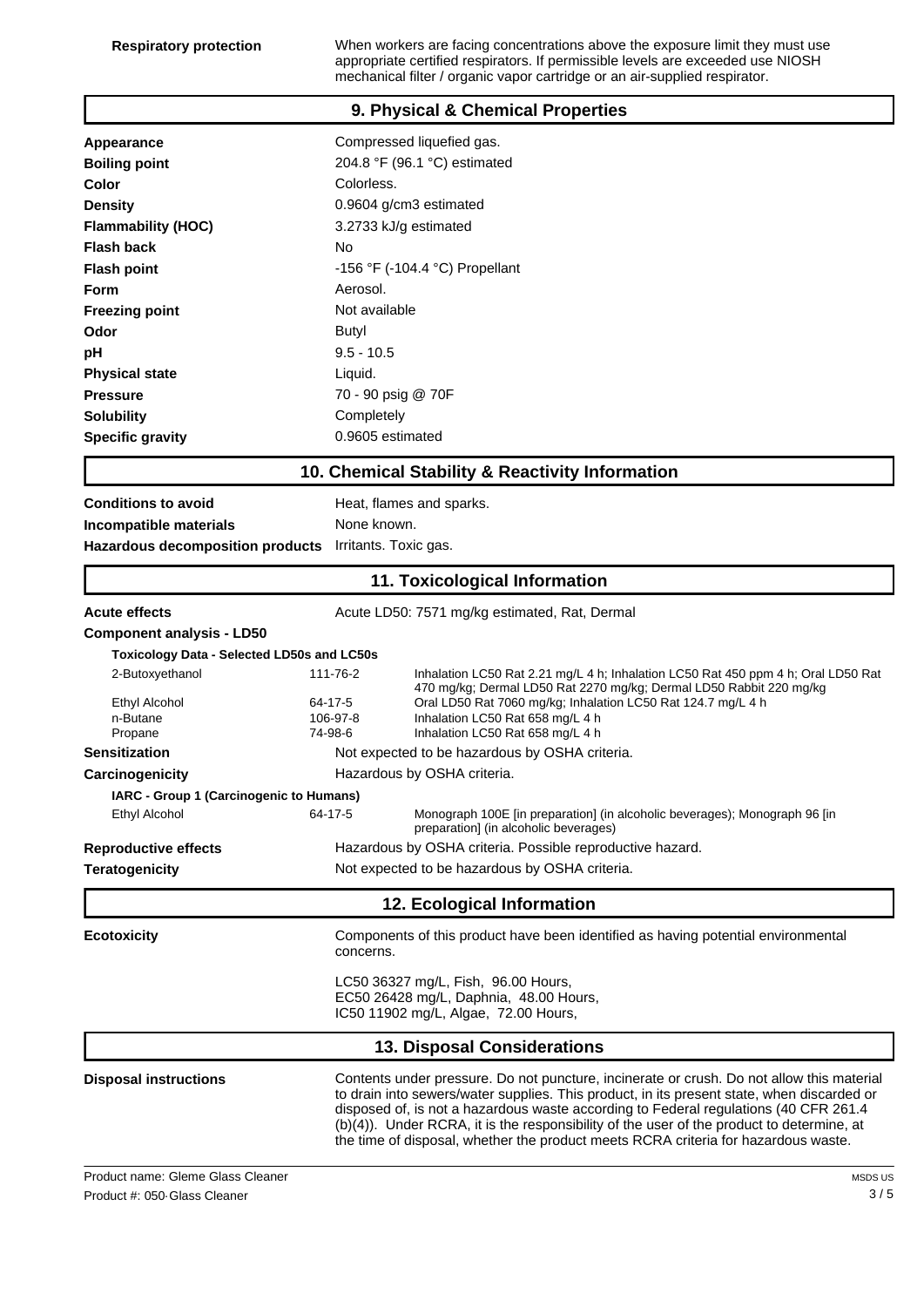## **14. Transport Information**

| <b>Department of Transportation (DOT) Requirements</b> |                     |  |
|--------------------------------------------------------|---------------------|--|
| <b>Basic shipping requirements:</b>                    |                     |  |
| Proper shipping name                                   | Consumer commodity  |  |
| <b>Hazard class</b>                                    | ORM-D               |  |
| <b>Subsidiary hazard class</b>                         | None                |  |
| <b>Additional information:</b>                         |                     |  |
| <b>Packaging exceptions</b>                            | 156, 306            |  |
| Packaging non bulk                                     | 156, 306            |  |
| Packaging bulk                                         | None                |  |
| <b>IMDG</b>                                            |                     |  |
| <b>Basic shipping requirements:</b>                    |                     |  |
| Proper shipping name                                   | <b>AEROSOLS</b>     |  |
| <b>Hazard class</b>                                    | 2.1                 |  |
| <b>UN number</b>                                       | 1950                |  |
| <b>Additional information:</b>                         |                     |  |
| <b>Packaging exceptions</b>                            | LTD QTY             |  |
| <b>Item</b>                                            | 5F                  |  |
| <b>Labels required</b>                                 | None                |  |
| <b>Transport Category</b>                              | 2                   |  |
| <b>IATA</b>                                            |                     |  |
| <b>Basic shipping requirements:</b>                    |                     |  |
| Proper shipping name                                   | Aerosols, flammable |  |
| <b>Hazard class</b>                                    | 2.1                 |  |
| UN number                                              | 1950                |  |
| <b>Additional information:</b>                         |                     |  |
| <b>Packaging exceptions</b>                            | LTD QTY             |  |
| <b>Labels required</b>                                 | 2.1                 |  |
|                                                        |                     |  |

| 15. Regulatory Information                                  |                                                                                                                                                                                                                                                                                                                  |  |  |
|-------------------------------------------------------------|------------------------------------------------------------------------------------------------------------------------------------------------------------------------------------------------------------------------------------------------------------------------------------------------------------------|--|--|
| US federal regulations                                      | This product is a "Hazardous Chemical" as defined by the OSHA Hazard Communication<br>Standard, 29 CFR 1910.1200.                                                                                                                                                                                                |  |  |
| U.S. - CERCLA/SARA - Section 313 - Emission Reporting       |                                                                                                                                                                                                                                                                                                                  |  |  |
| 2-Butoxyethanol                                             | 111-76-2<br>1.0 % de minimis concentration (applies to R-(OCH2CH2)n-OR', where n = 1,2, or 3,<br>R=alkyl C7 or less, or R = phenyl or alkyl substituted phenyl, R' = H or alkyl C7 or<br>less, or OR' consisting of carboxylic acid ester, sulfate, phosphate, nitrate, or<br>sulfonate, Chemical Category N230) |  |  |
| <b>Occupational Safety and Health Administration (OSHA)</b> |                                                                                                                                                                                                                                                                                                                  |  |  |
| 29 CFR 1910.1200 hazardous<br>chemical                      | Yes                                                                                                                                                                                                                                                                                                              |  |  |
| <b>CERCLA (Superfund) reportable quantity</b>               |                                                                                                                                                                                                                                                                                                                  |  |  |
| None                                                        |                                                                                                                                                                                                                                                                                                                  |  |  |
| Superfund Amendments and Reauthorization Act of 1986 (SARA) |                                                                                                                                                                                                                                                                                                                  |  |  |
| <b>Section 302 extremely</b><br>hazardous substance         | No                                                                                                                                                                                                                                                                                                               |  |  |
| Section 311 hazardous chemical Yes                          |                                                                                                                                                                                                                                                                                                                  |  |  |
| Hazard categories (311/312)                                 | Immediate Hazard - Yes<br>Delayed Hazard - No<br>Fire Hazard - Yes<br>Pressure Hazard - Yes<br>Reactivity Hazard - No                                                                                                                                                                                            |  |  |